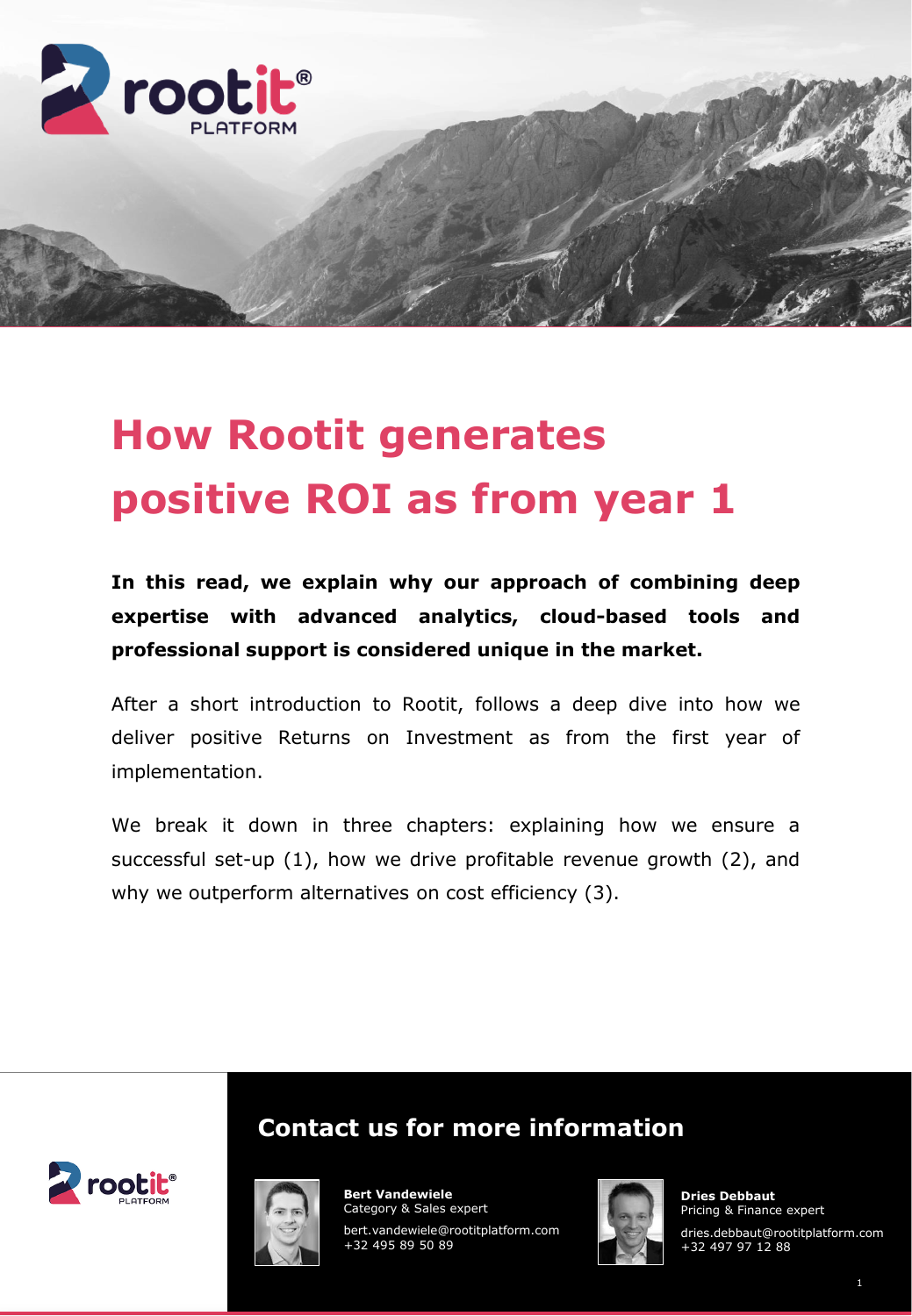## **A short introduction to Rootit**

#### **Before we explain how we help companies get fast results via Rootit, we want to recap briefly why we founded the platform three years ago.**

Over the past ten years, we  $-$  as revenue growth consultants  $-$  have encountered many companies in a wide range of sectors. One thing these companies had in common, was the struggle to extract maximum value out of their data. Instead of having to start similar journeys for each company from scratch, we believed an off-the-shelf platform would yield better and faster results.

As such Rootit positions itself as the middle layer between a variety of data sources on the one hand, and the data visualization tools on the other. Besides data management (ETL, integration & preparation), the core of Rootit is the leading IP together with advanced analytics.



Rootit's position within this ecosystem responds to the current trends in IT. Companies are moving away from one-size-fits-all software, as it typically needs a large amount of customization. Instead, they prefer specialized solutions, like Rootit, embedded in an integrated environment.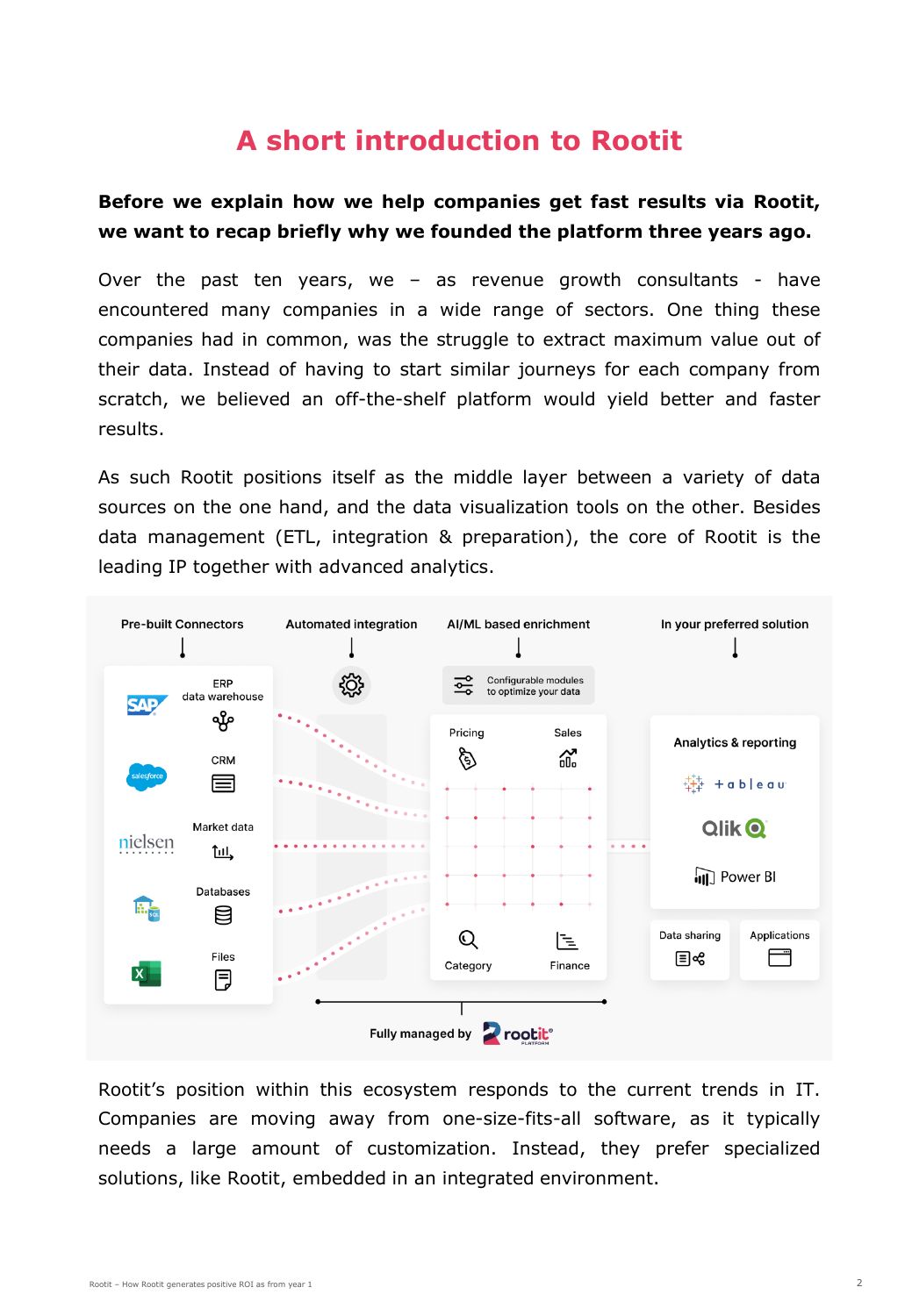## **Rootit has a >90% success rate, vs 30% market average**

**An imperative for positive ROI results is a successful implementation track, with high adoption and retention rates. Rootit implementations are considered very successful as they start from laser sharp solutions for specific business needs (1), are built with leading technology (2) and come with tailored training & coaching services (3).**

#### **1. Do not re-invent the wheel**

One of the main reasons for suboptimal analytical experiences, is the disconnect between business and IT. The IT department is often frustrated because of unclear business requirements, while business people are disappointed in the developed solution.

With Rootit, we avoid these issues, as **we start from our best-practice analytical solutions**. On top, our business and technical experts tailor Rootit solutions to the exact needs of the customer.

#### **2. Win with the winners**

A second important reason for suboptimal analytical implementations, is the choice of visualization tool. At Rootit we are solution agnostic, however **we select the leading platforms** (Tableau, Qlik Sense, PowerBI...) on the market that allow to unleash Rootit's full power. We continuously monitor market evolutions and advise our customers on which solution is best suited for their specific case.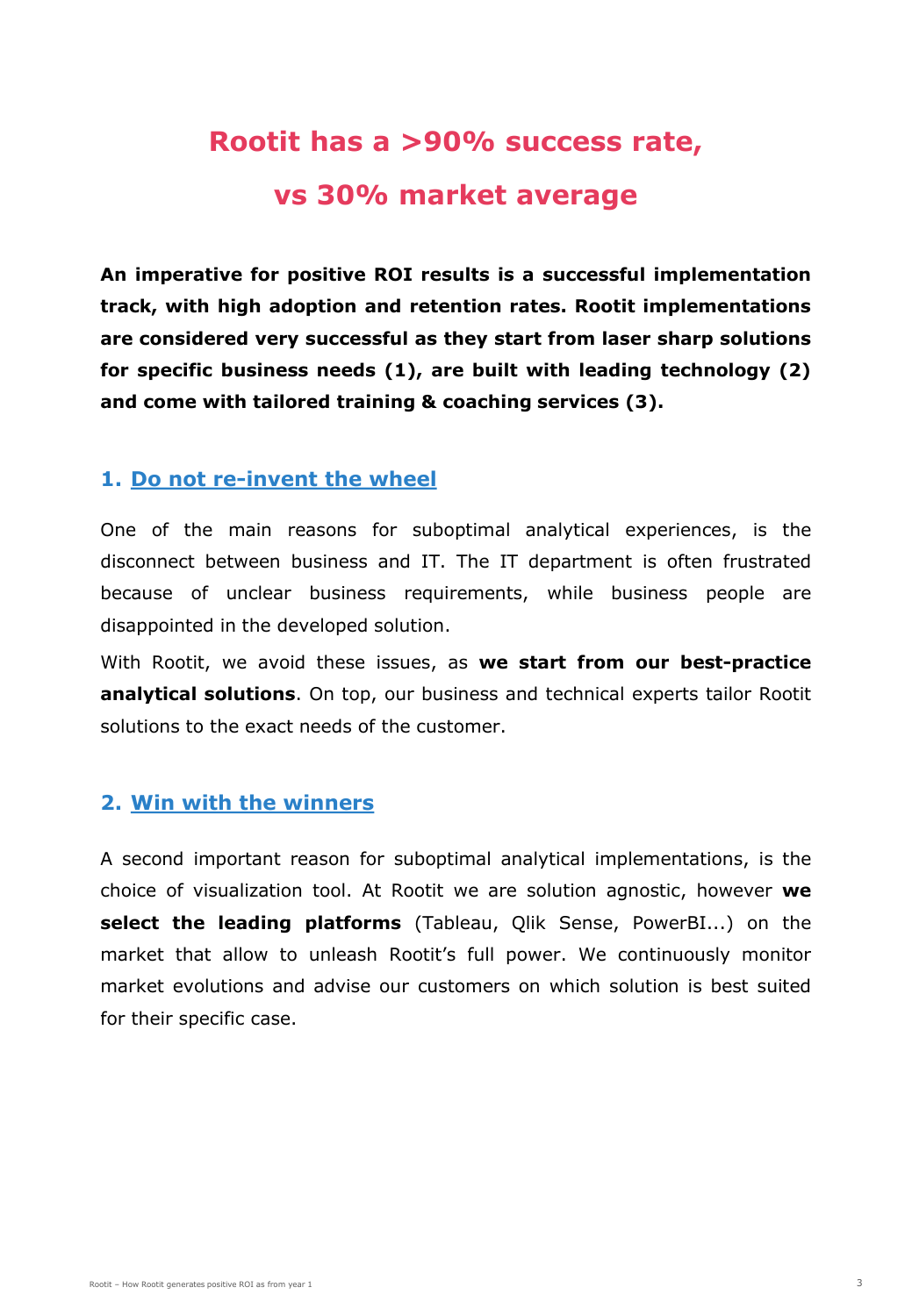

#### **3. A holistic approach**

A third important root cause for unsuccessful analytical implementations is the exclusive focus on tools. As leading experts in revenue growth, we not only help you to obtain results quickly, but also support you in **building the right internal skill set** to achieve lasting success. We provide tailored training sessions before going live, and specific additional support to ensure adoption is satisfactory in each department.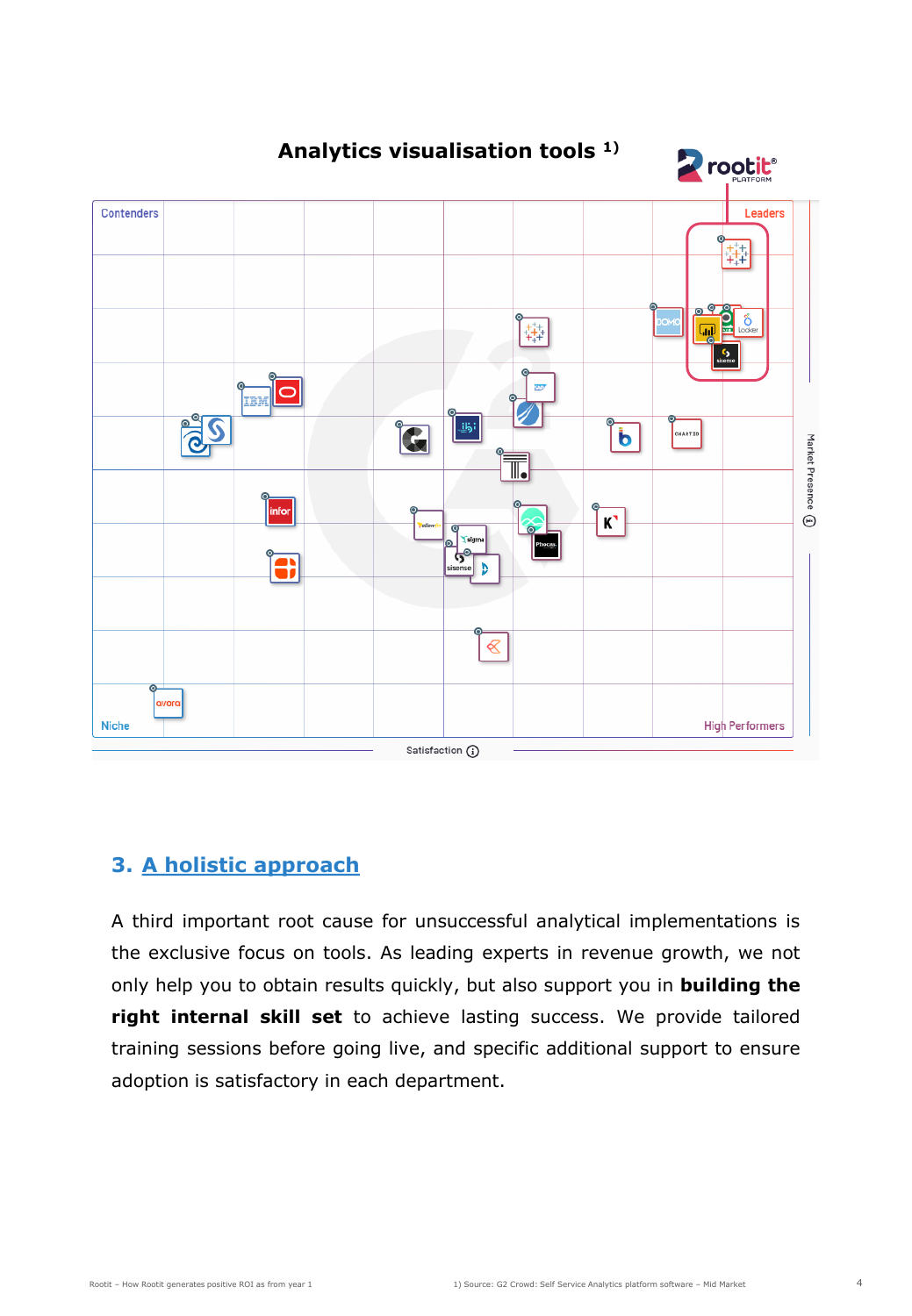## **Net margin impact up to 20%**

**Rootit solutions provide transparency into big data and help companies gather actionable insights on product (SKU, brand, category..) and customer (channel, sales rep..) level to drive lasting performance improvement.**

These solutions bridge the gap between the commercial department and finance. They each drive profitable revenue growth through at least one of the main dimensions (volume growth, price optimization & cost reduction), and are packaged per functional domain (Sales, Pricing, Category management & Finance). We will walk through the different solutions to explain how we typically identify growth opportunities and make an impact on the top- and bottom line.



#### **Rootit solutions focus on 4 growth areas**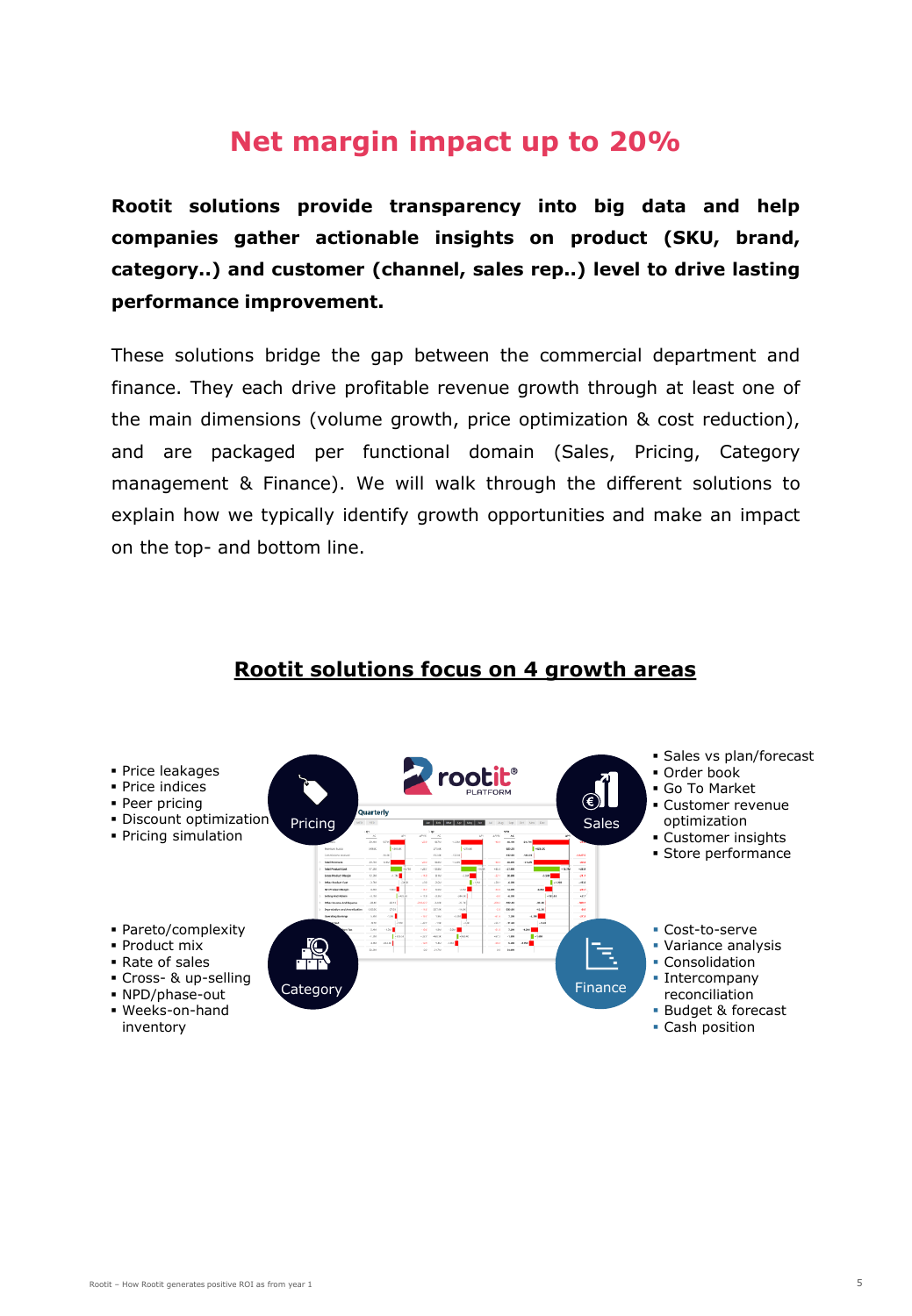#### **1. Pricing**

Our pricing solution creates a uniform view on the price - and discount structure across the organization. It allows to compare price levels across customers, taking conditionality of discounts into account. This way, you are able to act upon price exposure risks across or within customer groups and to closely monitor trade margins in indirect markets.

Per pricing segment, Rootit identifies margin growth potential by setting realistic target prices using the pricing methodology that is best-practice in your industry (value based, cost+, dynamic...). The typical **validated net margin opportunity is 5-20%**.

#### **2. Category management**

Our product portfolio optimization solutions (pareto, product mix and rate of sales) are examples of actionable product segmentations that serve specific needs depending on the role of the end-user and industry. In a few clicks, it identifies opportunities to reduce costs via product rationalizations (1), to boost sales of high potential products (2), for innovations (3) and to improve profitability by rebalancing the product mix (4).

On top, advanced analytical solutions to meet specific requirements are available. The cross- and upselling module is a great example of how Rootit augments transactional data and suggests new revenue opportunities to category mangers. The typical **validated net margin opportunity amounts to 5-10%**.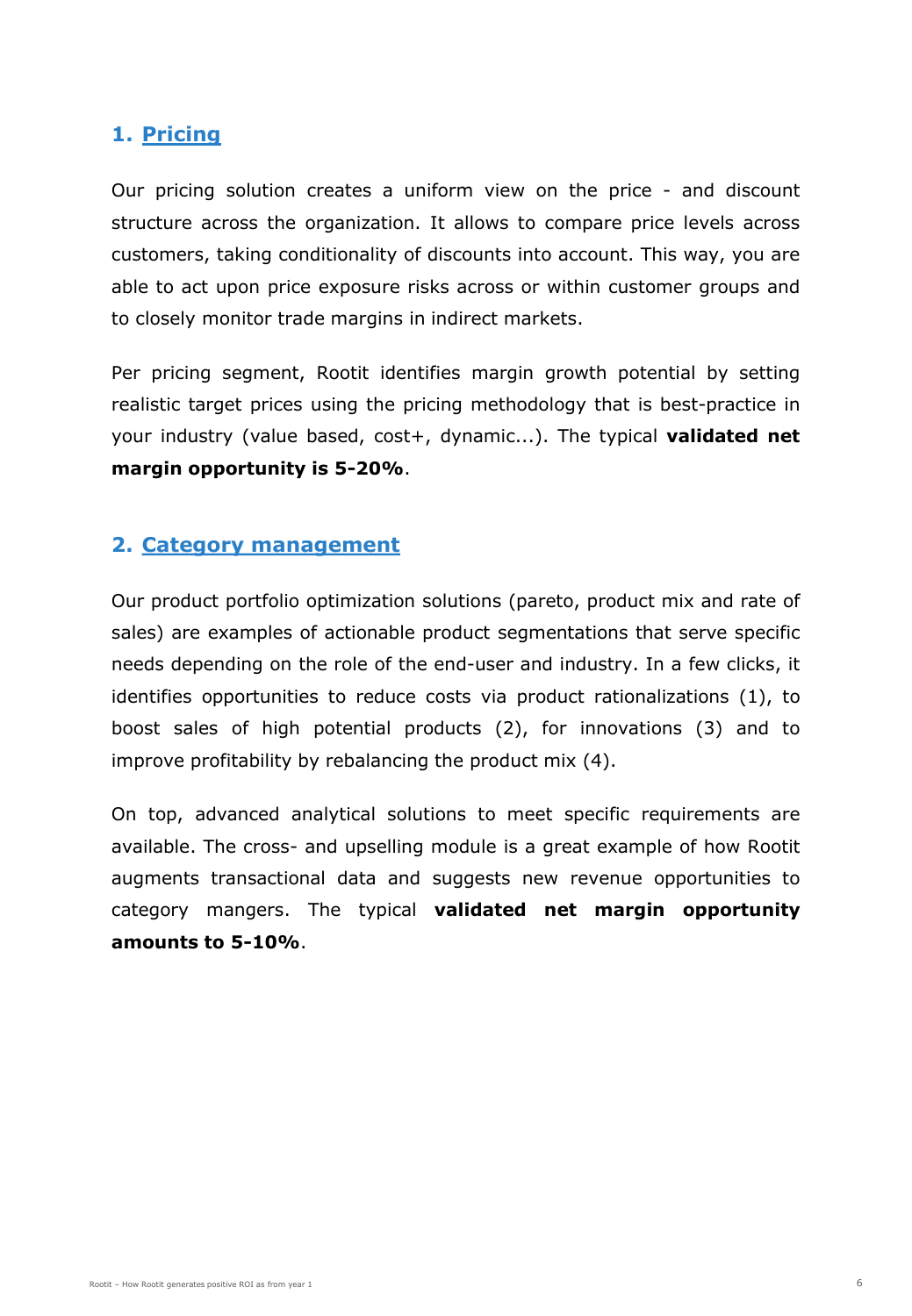#### **3. Sales**

One of the main frustrations for sales has always been that they are confronted with tools that serve the needs of other functions (e.g. finance, supply chain), but generate a lot of administrative hassle for sales people. Rootit solves this challenge, as it integrates all data sources (ERP, CRM, databases, files...) and provides sales centric uniform dashboards integrating sales targets, follow-up of actuals vs plan and financial outlooks.

The Go To Market optimizer provides insights in the performance of sales channels and allows to generate insights on both the marketing & sales performance. The typical **validated net margin opportunity is 2-3%**.

#### **4. Finance**

Rootit provides a suite of solutions that allow automated and professional financial reporting (P&L reporting...).

The cost-to-serve model supports profitability modelling on granular product and customer levels. These insights are often translated into reviewed service levels, prices and discounts, product strategies... The typical **validated net margin opportunity is up to 5-10%**.



#### **Financial statements via Rootit**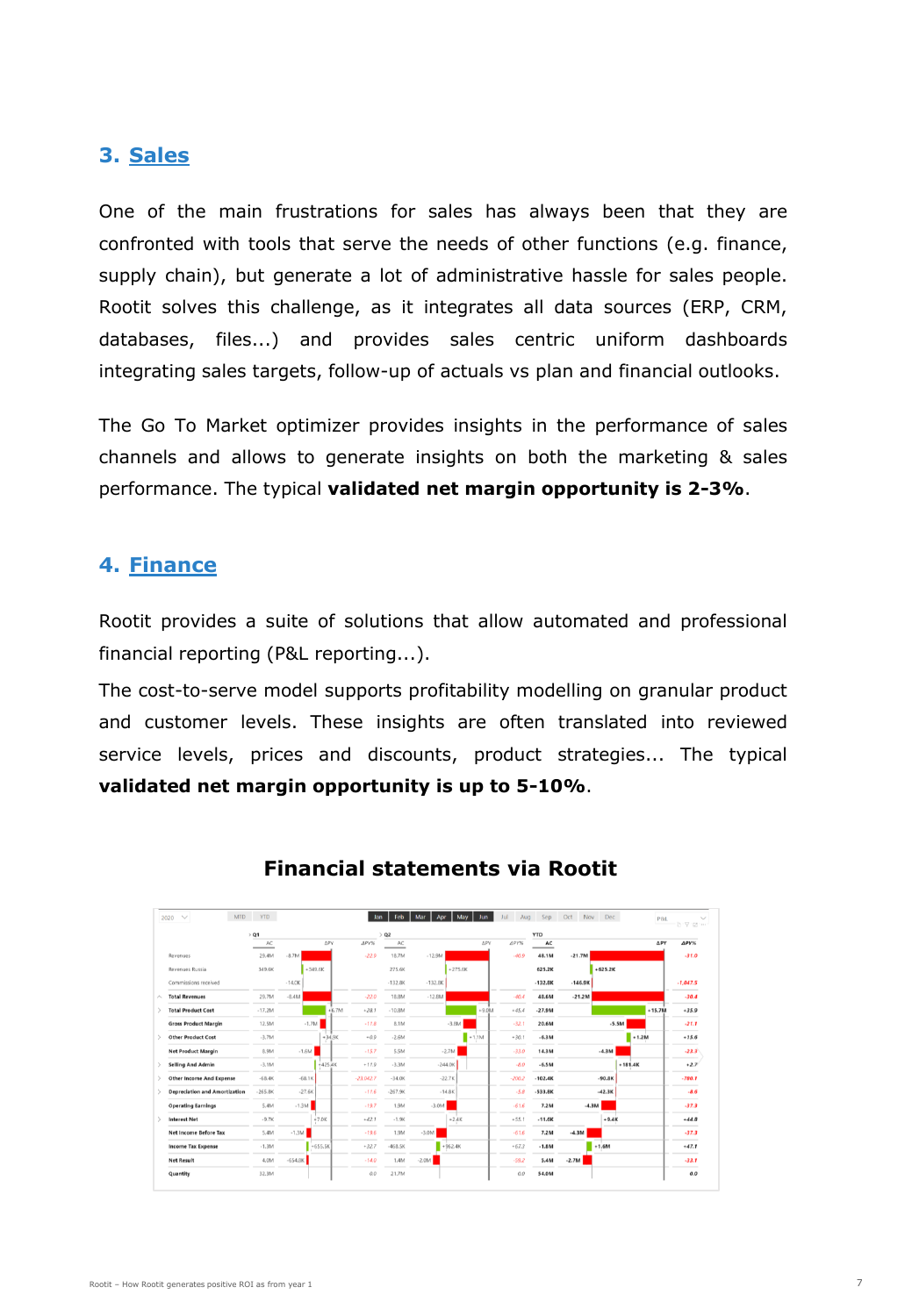## **Fast results with a cost efficient set-up**

**To develop analytical revenue growth solutions, companies start developing solutions with their team of business analysts and with the support of an IT partner. For these teams, Rootit is an accelerator to build solutions faster and sustainably integrated within the IT landscape.**

#### **Rootit vs build in-house**

*In head-to-head comparisons, Rootit outperforms on speed & price.*



We can support you to go live in a period of twelve weeks. In the first four weeks the data sources and reporting needs are defined. The following weeks are used to build and test the data model and analytics solution. Finally we ensure an excellent adoption, by training the end-users and monitoring success after the go-live.